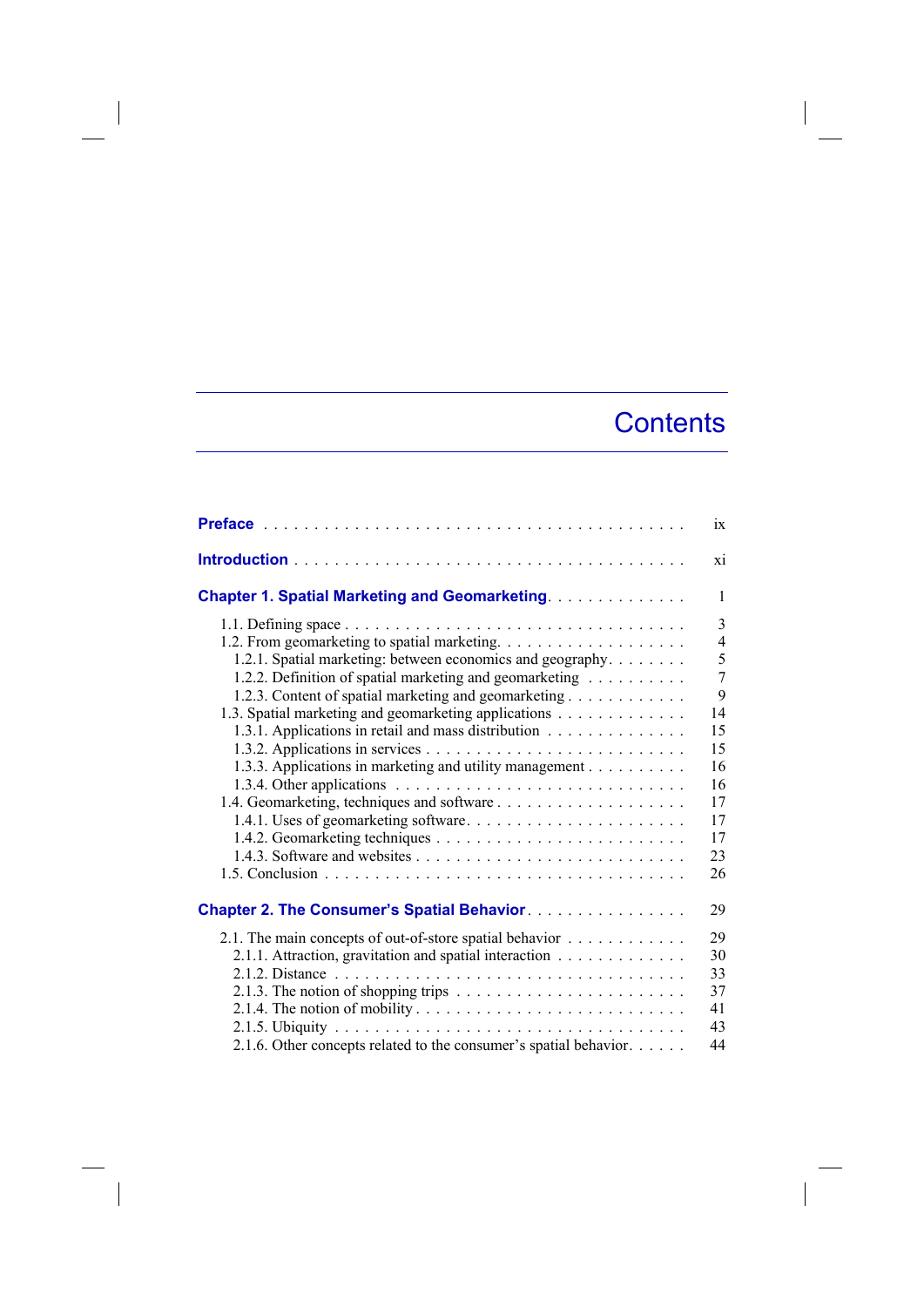$\overline{\phantom{a}}$ 

 $\overline{\phantom{a}}$ 

| 2.2. Models and theories of spatial consumer behavior outside the store                | 48  |
|----------------------------------------------------------------------------------------|-----|
| 2.2.1. Gravity modeling or customer stock management                                   | 49  |
|                                                                                        | 59  |
| 2.3.1. Research on the spatial behavior of consumers in stores                         | 61  |
| 2.3.2. The importance of an indoor spatial information system.                         | 64  |
|                                                                                        | 67  |
|                                                                                        | 67  |
| <b>Chapter 3. The Spatial Marketing Mix</b>                                            | 69  |
|                                                                                        | 69  |
|                                                                                        | 69  |
|                                                                                        | 71  |
|                                                                                        | 73  |
|                                                                                        | 74  |
|                                                                                        | 75  |
|                                                                                        | 84  |
|                                                                                        | 84  |
| 3.3.2. The influence of geography on pricing                                           | 85  |
| 3.3.3. Spatialized pricing policy or geopricing                                        | 90  |
| 3.4. Spatial approach to sales force promotion and management                          | 94  |
|                                                                                        | 95  |
| 3.4.2. "Geopromotion of sales" $\dots \dots \dots \dots \dots \dots \dots \dots \dots$ | 101 |
|                                                                                        | 102 |
|                                                                                        | 105 |
|                                                                                        |     |
| <b>Chapter 4. Store Location and Georetailing</b>                                      | 107 |
|                                                                                        | 108 |
|                                                                                        | 108 |
|                                                                                        | 112 |
| 4.2. Location models and the use of geographic information systems                     | 130 |
| 4.2.1. The law of retail gravitation or Reilly's law                                   | 131 |
|                                                                                        | 135 |
| 4.2.3. Competitive interaction models (MCI and subjective MCI model)                   | 137 |
| 4.2.4. Multiple location and allocation-location models                                | 145 |
| 4.2.5. The contribution of geomarketing to the location of points of sale.             | 147 |
| 4.2.6. The influence of the Internet on the location of points of sale                 | 147 |
|                                                                                        | 148 |
| 4.3.1. The fundamental concepts of spatial strategies                                  | 149 |
| 4.3.2. Between territorial coverage and the location                                   |     |
|                                                                                        | 150 |
| 4.3.3. Expansion strategies for point of sale chains.                                  | 154 |
| 4.3.4. Merger and acquisition (M&A) strategies                                         | 156 |

 $\overline{\phantom{a}}$